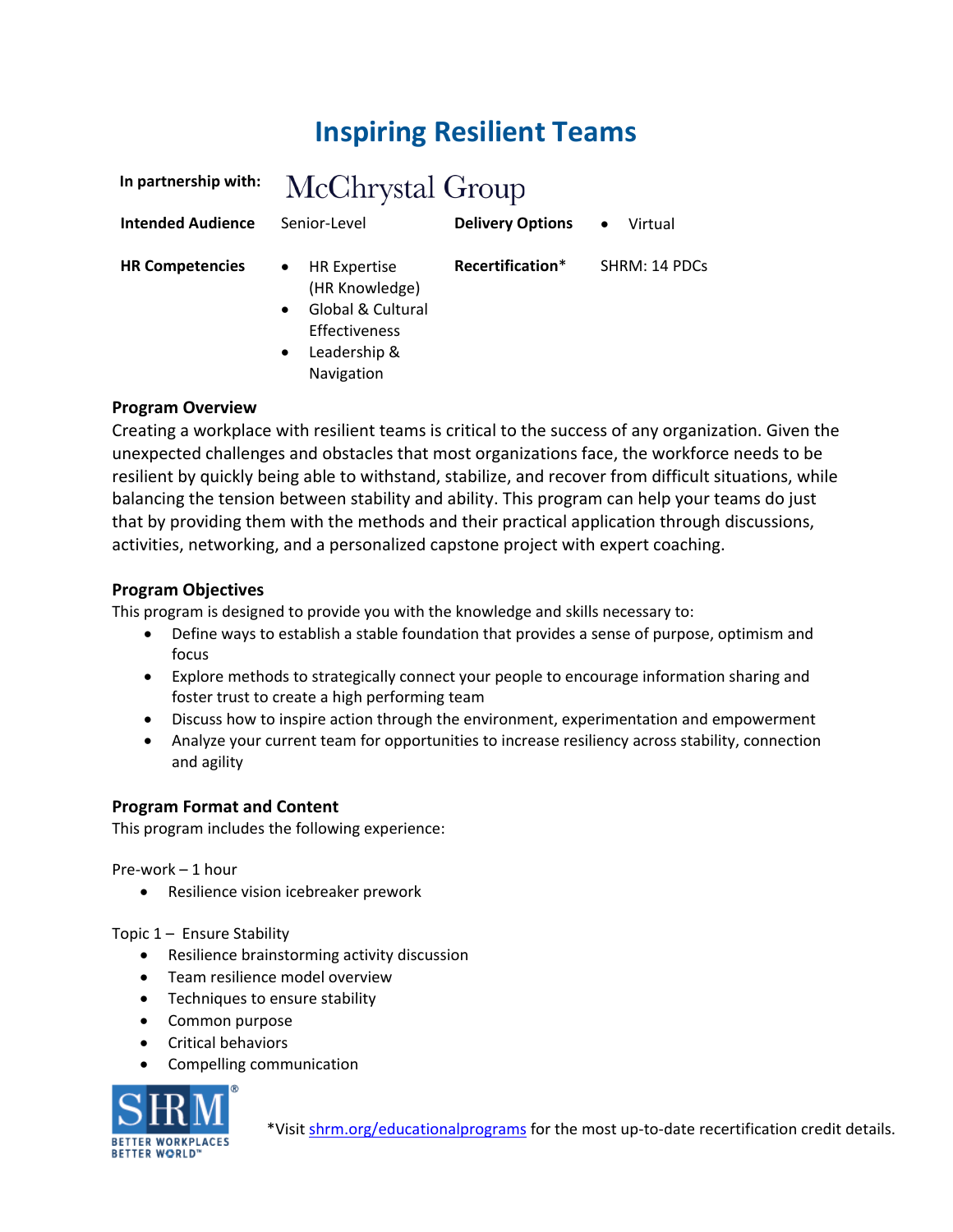- Offline work:
	- Complete SWOT on Ensure Stability
	- Articles and/or videos

Topic 2 – Enable Connection

- Review action plans
- Self-evaluation of team connection
- Techniques to strengthen connections with the right balance
- Create connection opportunities
- Map the network discussion and activity
- Voicing up discussion
- Offline work 30 minutes
	- Complete the SWOT on Enable Connection
	- Articles and/or videos

#### Topic 3 – Enhance Agility

- Map out the network discussion
- Agility techniques
- SWOT analysis activity
- Examine the environment
- Enable experimentation
- Empower employees
- Fireside chat with guest speakers

Capstone Project (self-paced)

- Complete the SWOT on Enhance Agility
- Review all three SWOTs, compile into one and create a prioritize action plan of what to start, stop and continue

Coaching call to discuss capstone project